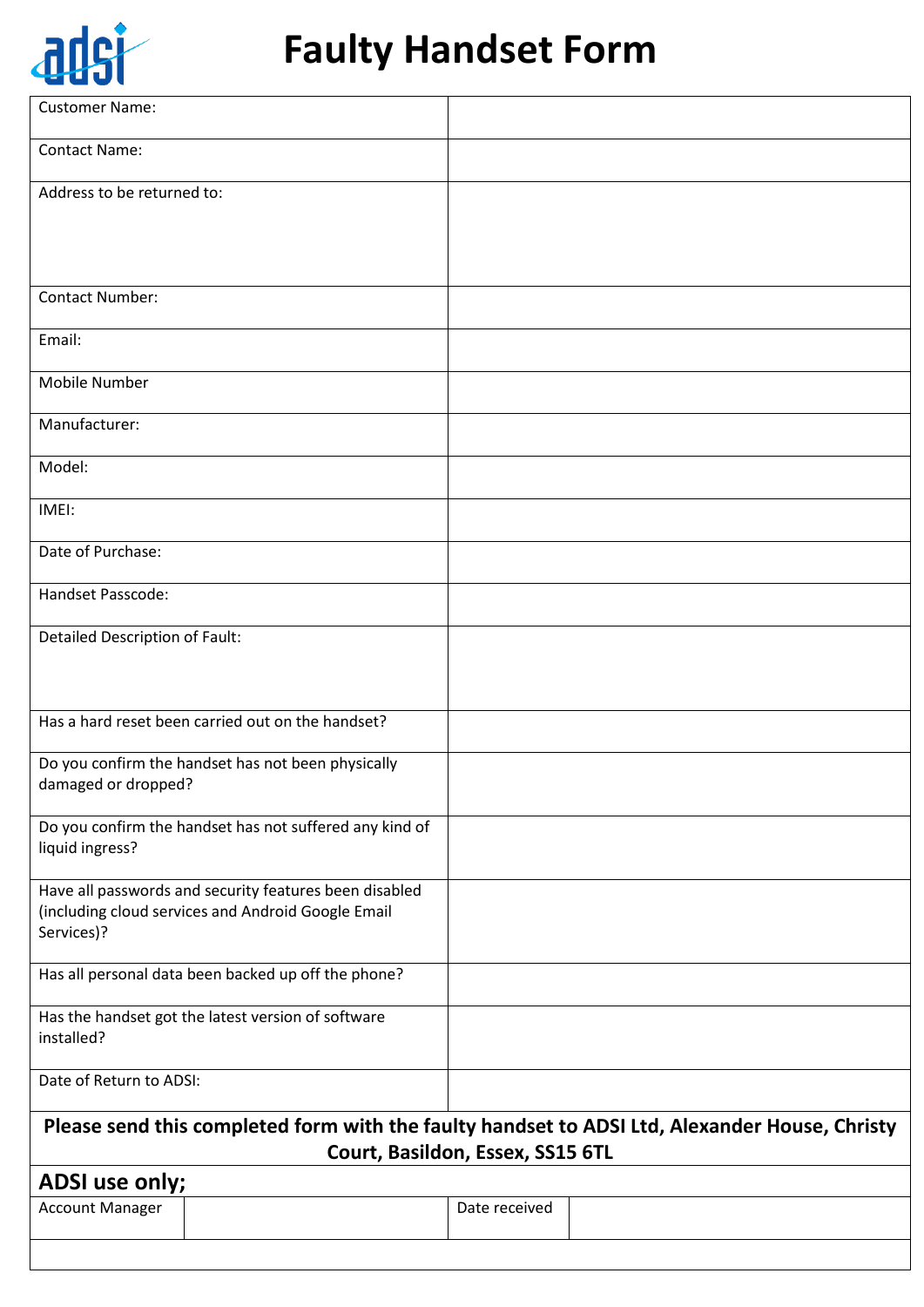## **Terms and Conditions**

ADSI operate a strict policy concerning faulty handsets.

- All faulty handsets must be accompanied by this completed & signed form to enable us to process a repair or replacement.
- Handsets found to be faulty within 14 days of receipt are subject to a different process please inform us ASAP.
- The warranty period will start from the date of purchase of the handset from ADSI.
- A hard reset may be required as part of the testing/repair process so please ensure your data is backed up prior to sending your phone to us.
- If the handset in question is an iPhone please remove Find My iPhone prior to sending your device to us under all circumstances. Failing to do so may result in a delay in your repair.
- When sending in for a warranty swap please ensure all handsets that are returned are not password protected or pin locked, including any cloud services which require a password.
- ADSI warranty swaps do not cover damaged connectors/casing, cracked/ bleeding screen, water damage/condensation behind screen, everyday use, e.g. scratched screens and paintwork, or worn key pads, any third-party application which has been loaded onto the device, or out of warranty devices.
- ADSI are not an authorised repair centre and products sent back which need to be repaired are out-sourced to the appropriate repair centre. This may take between 5-10 days (or on occasion longer).
- If, following issue of a replacement by ADSI, the products are deemed by ADSI's supplier to be "No Fault Found" or "Customer Damaged" then an invoice will be raised for the original sales price of the product. This invoice will be immediately due for payment by the Customer to ADSI. In addition to this, you may also be charged an additional fee for delivery, non-genuine warranty, failure to remove passwords and admin charges. ADSI are unable to fully test/inspect a handset upon receipt so accept no liability for any of these charges.
- Where a device cannot be replaced with the same make and model, it will be dispatched with a similar specification. This device will be the closest available alternative. If the customer is not happy with the options provided, their faulty handset will need to be sent for repair.
- Receiving a new replacement / refurbished unit does not reset the 12/24-month warranty.
- No handset credits will be issued, only replacement devices.
- Any handset deemed to be invalid for the warranty swap out will be sent for recycling. No return of any handset will be made.
- Some faults require a manufacturer's repair (e.g. accounts/passcode locked on a device) however they will not process a partial repair. If another fault is found upon their inspection and it falls outside their warranty, they will quote to repair. The original fault will not be repaired without the quote being paid and a full repair being completed.
- If your handset falls outside its warranty period, or the warranty is void (i.e. fault reported is physical damage or liquid damage) we will contact you with a quote for repair and give you the opportunity to accept/refuse this quote.
- If you choose not to go ahead with any chargeable repair, you remain liable for any charges incurred as a result of diagnostics being carried out.
- All charges must be paid prior to the handset being returned to you.
- ADSI accept no responsibility for any items returned until received checked and inspected by our Returns Department. A signed Proof of Delivery does not constitute acceptance of any item by ADSI.
- Only devices purchased from ADSI are covered under these terms. Any other devices will be rejected.
- ADSI reserves the right to amend or withdraw this service at any time.

| Signed:            |                                                                                             |  |
|--------------------|---------------------------------------------------------------------------------------------|--|
| <b>Print Name:</b> |                                                                                             |  |
| Job title:         | Date:                                                                                       |  |
| form is correct.   | By signing you accept the above terms and conditions and agree that all information on this |  |